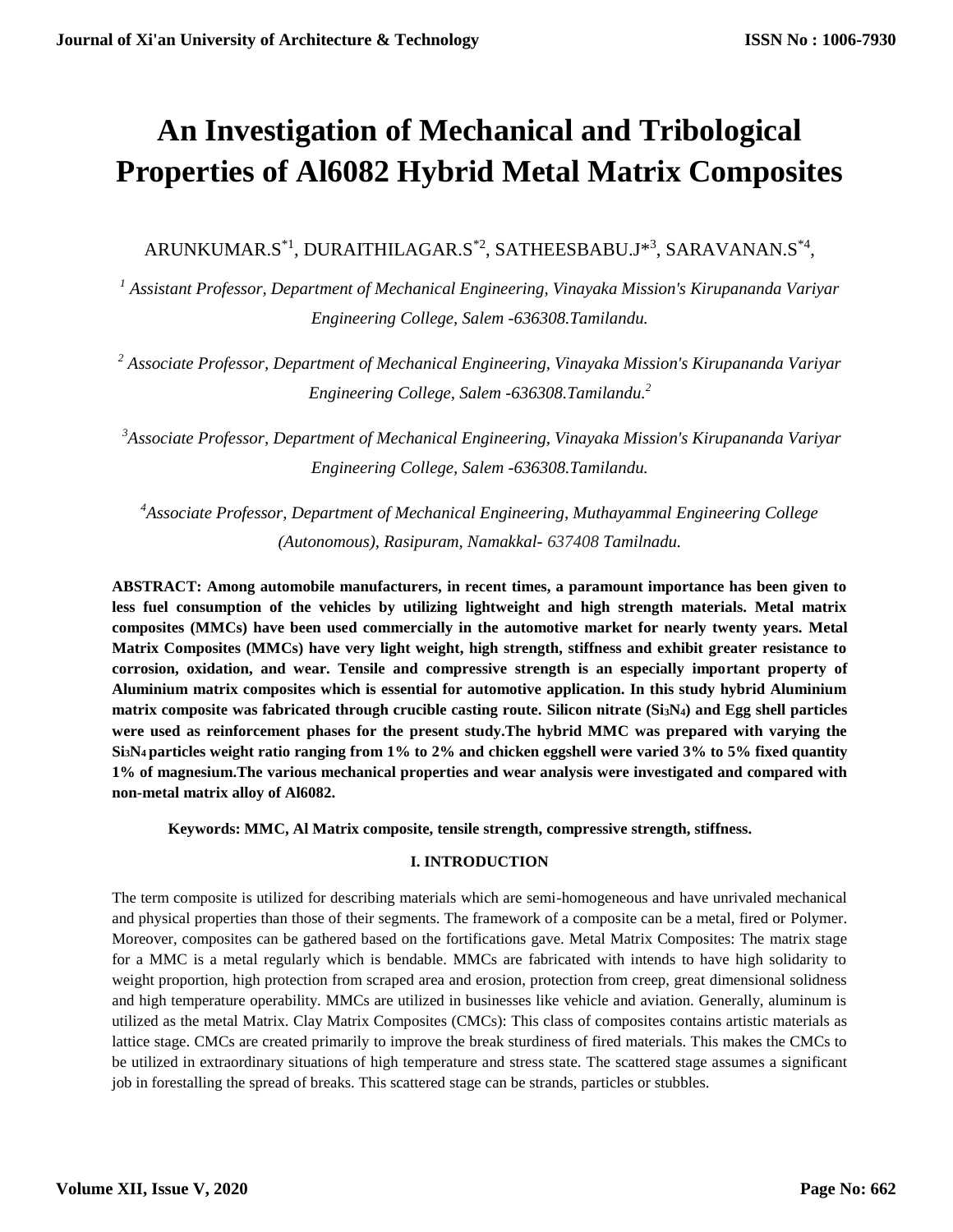Polymer Matrix Composites (PMCs): They contain polymer as the lattice stage and strands, for example, E-glass, carbon or aramid as the fortifying stage. The various assortments of PMC for the most part utilized are Glass Fiber-Reinforced Polymer (GFRP) composites, Carbon Fiber-Reinforced Polymer (CFRP) composites and aramid fiberstrengthened polymer composites. The most generally utilized polymers as matrix are vinyl esters and polyesters.

#### **II.LITERATURE SURVEY**

**Surabhi Lata [1]**et.alwere investigated the mechanical properties of aluminium reinforced with titanium dioxide particles which is fabricated through casting process. A comparative study has been conducted by varying the percentage of the reinforcement in the base metal matrix. The composite was casted and the samples were prepared, by simple turning and milling processes, for performing various mechanical tests. The reinforcement i.e. Silicon nitrate (Si3N4) weight percent of 5 %, 10 % and 15 % resulted in increasing ultimate tensile strength, impact strength, average hardness and density with increasing concentration of titanium dioxide particles, while the compressive strength decreases with increase in the concentration of titanium dioxide reinforcement. **Roussos G. Papagiannakis [2]** et.alwere studied hybrid Aluminium matrix composite was fabricated through stir casting route. Silicon nitrate  $(Si_3N_4)$ and graphite (Gr) particles were used as reinforcement phases for the present study. The hybrid MMC was prepared with varying the Tio<sub>2</sub> particles volume fraction ranging from 5% to 10%, and fixed quantity 3% of graphite. The average on reinforced particles size of Tio<sup>2</sup> and graphite are 25 microns and 45 microns respectively. The stirring process was carried out at 200 rev/min for 15 min. The microstructure and mechanical properties are investigated on prepared MMCs.**Ganesh Khandoori [3]**et.alwere analyzed these composites initially replaced Cast Iron and Bronze alloys but owing to their poor wear and seizure resistance, they were subjected to many experiments and the wearbehaviour of these composites were explored to a maximum extent and were reported by number ofresearch scholars for the past 25 years. In the present investigation, we have chosen aluminium as a matrix phase and titanium oxide as are inforcement phase. **Mohammad Faisal Ansari [4]**et.alwere investigated AMC attracts much attention due to their lightness, high thermal conductivity, and moderate casting temperature, corrosion resistance. Engine pistons, engine blocks and other automotive and aircraft parts operating under severe friction conditions are fabricated from reinforced aluminum matrix composites. The pure Aluminium was reinforced with TiO<sup>2</sup> particles 5% by wt., 10% by wt., 15% by wt. The composites were characterized by XRD, TGA, Wear, Compressive, Tensile, Hardness and Impact tests were carried out in order to identify mechanical properties. **Vikram Kumar S. Jain[5]**et.alwere investigated microstructure, microhardness and wear properties was systematically investigated. Micro structural studies revealed a fine equiaxed grain structure in the stir zone due to the dynamic recrystallization. The results showed that marginal change in grain size was observed with homogeneous microstructure when compared to first-pass surface composite. Microhardness was carried out across the cross sections of the surface composites to obtain hardness profile. **Mr. Azeem Dafedar[6]**et.al were experimentally, a composite material containing Aluminium (Al), Silicon nitrate  $(S_iS_N)$  and Titanium Carbide (TiC) are mechanically manufactured by method of powder metallurgy which will be effective in aerospace application. The process will start by mixing Aluminium matrix with Titanium Oxide and titanium Carbide reinforced with different percentage composition and the results will be compared with the values of pure Aluminium. **Vyacheslav Syzrantsev[7]**et.alwere demonstrated a comparative study of the scope and surface properties of alumina (Al2O3) and Silicon nitrate (Si<sub>3</sub>N<sub>4</sub>)nanoparticles, synthesized using different methods, was carried out using Fourier-transform infrared spectroscopy (FTIR), ultraviolet-Vis diffuse reflection spectroscopy (UV-Vis DRS), and Raman spectroscopy, as well as X-ray diffraction methods. It is shown that the differences inthe synthesis methods can change the surface properties of the nanoparticles, while maintaining the phase composition of the material. The nanoparticles of each material are shown to exhibit unexpected properties. **B. Krause [8]**et.alwere studied, we compared different analytical techniques for NM analysis. Regarding possible adverse health effects, ionic and particulate NM effects have to be taken into account. As NMs behave quite differently in physiological media, special attention was paid to techniques which are able to determine the biosolubility and complexation behavior of NMs. Representative NMs of similar size were selected: aluminum (Al0) and aluminum oxide (Al2O3), to compare the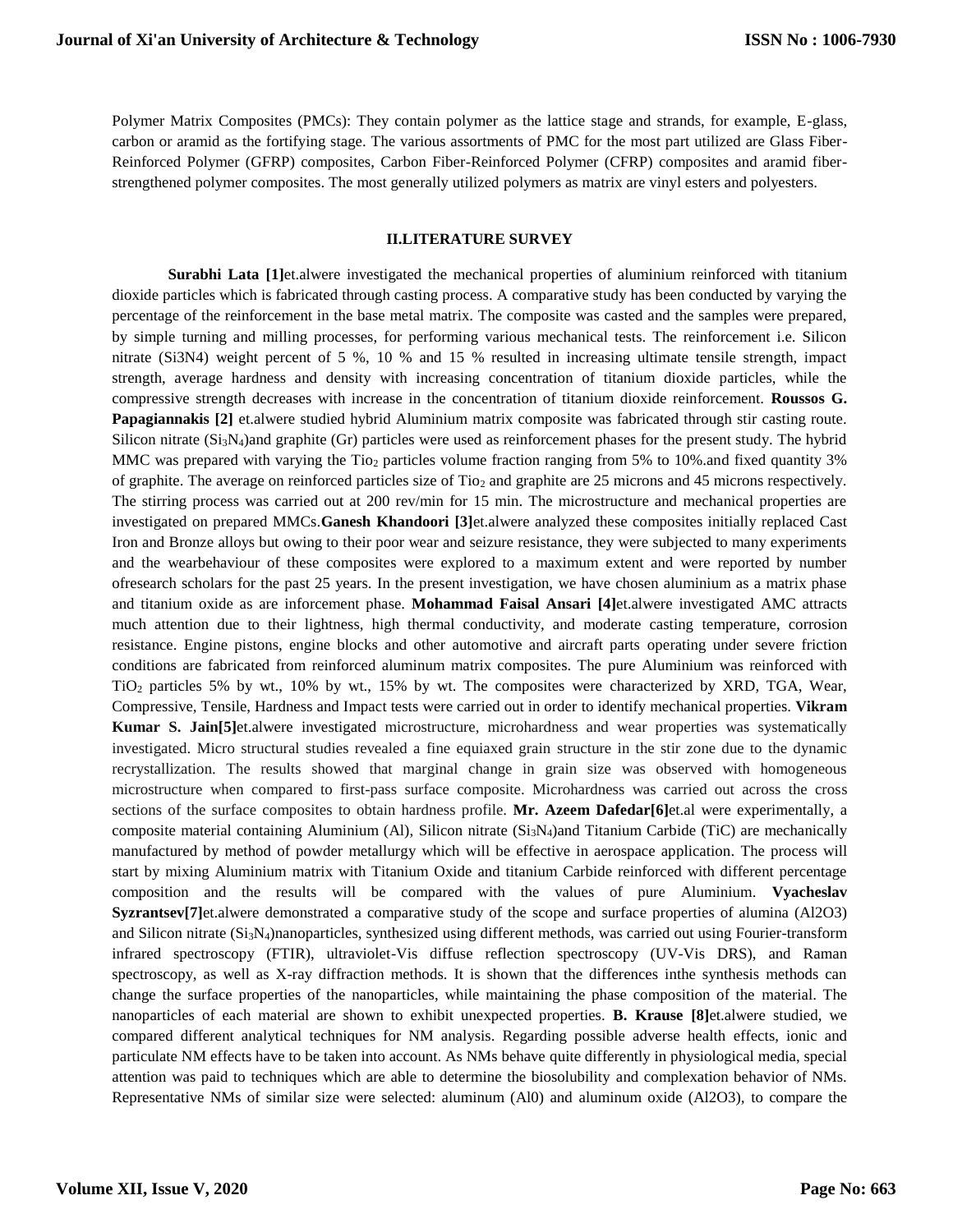behavior of metal and metal oxides. **G.Baskaran[9]**et.alwere investigated the characterization of mechanical properties with production routes of powder metallurgy for aluminium matrix - TiC - TiO<sub>2</sub> composites.. Hardness test, wear resistance test, and density test are performed on the samples obtained by the powder metallurgy process. **K. Yoganandam[10]**et.alwere studied, Al6082 is chosen as matrix material and Titanium Oxide (TiO<sub>2</sub>) particles as reinforcement. Aluminum-TiO<sub>2</sub> composites reinforced with various weight percentages  $(0, 3, 6, 6)$  were produced by semi-solid state compo casting route The test results show that the mechanical behaviors of the fabricated composites are enhanced by increasing the Titanium Oxide content. The UTS and hardness of the produced composite enhanced with the addition of higher percentage of TiO<sub>2</sub>.

### **III. OBJECTIVES**

#### **Objectives of Present Work**

The requirement of composite material has gained popularity in these days due to their various properties like low density, good wear resistance, good tensile strength and good surface finish. Silicon nitrate is one of the least expensive and low density reinforcement available in huge quantities as solid waste by-product in ceramic plant. The Hardness strength will also be taken into consideration. For the achievement of the above, an experimental set up is prepared where all the necessary inputs will be made. In this work a composite is developed by adding Silicon nitrate, Egg shell & magnesiumin Aluminum metal by mass ratio with various percentages. The composite has to be prepared by crucible casting technique and has to be analyzed various mechanical properties.

#### **IV.EXPERIMENTAL PLAN**



**Figure 1. Black Diagram of Proposed work**

#### **V. MATERIALS AND METHODS**

#### **Aluminum-6082**

Al 6082 has a good surface finishes; high corrosion resistance is readily suited to welding and can be easily anodized. Most commonly available as T6 temper, in the T4 condition it has good formability.

#### **Chemical Composition of Aluminum6082**

#### **Table 1. typical chemical composition for aluminum alloy 6082**

| Element | Percentage (%) |         |  |  |
|---------|----------------|---------|--|--|
|         | minimum        | maximum |  |  |
| Si      | 0.70           | 1.30    |  |  |
| Fe      | 0.0            | 0.50    |  |  |
|         | 0.0            | 0.10    |  |  |
| Mn      | 0.40           | 1.00    |  |  |
| Mg      | 0.60           | 1.20    |  |  |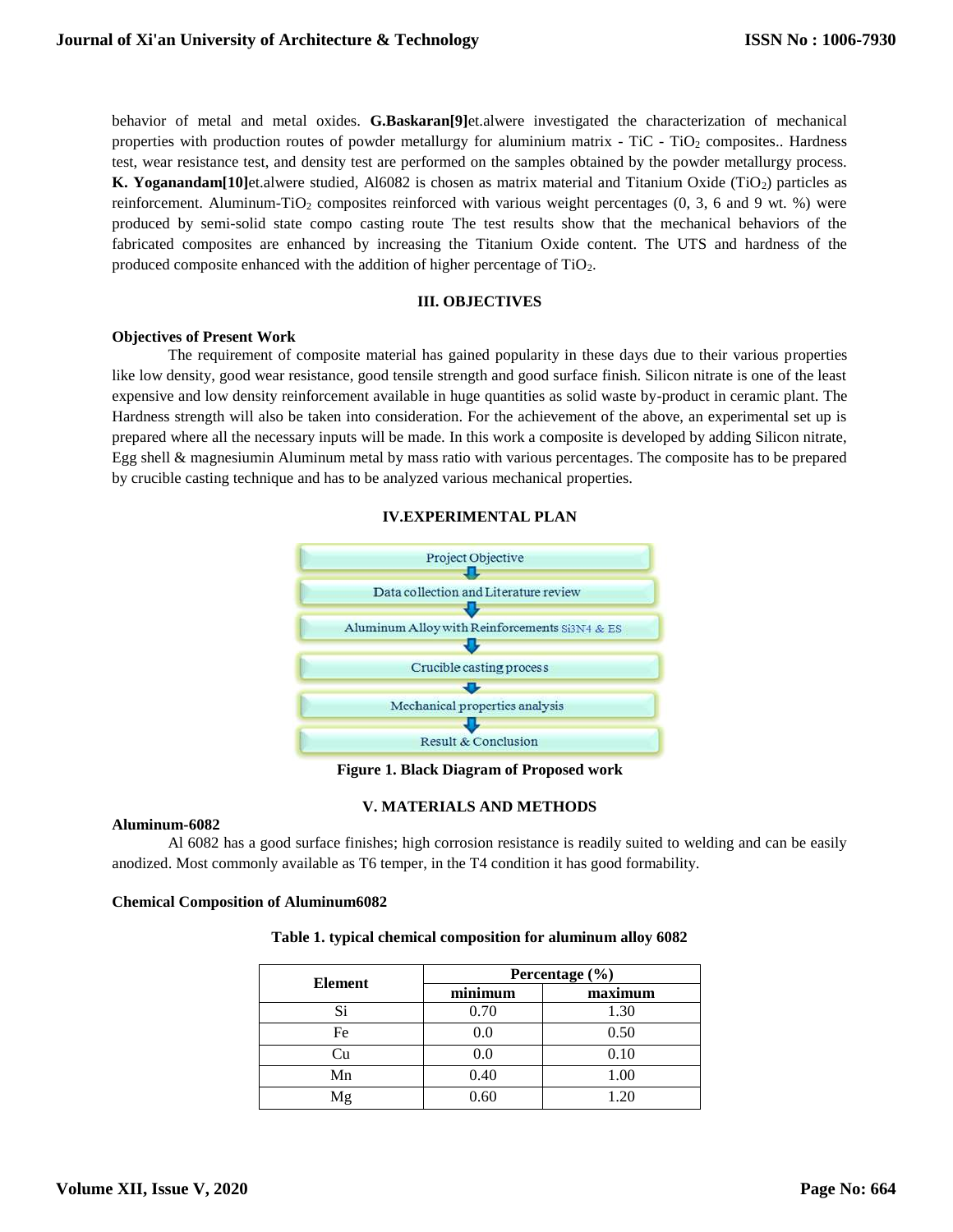| Zn | 0.0 | 0.20 |
|----|-----|------|
| m. | 0.0 | 0.10 |
|    | 0.0 | 0.25 |
| AП | -   | Bal  |

#### **Al 6082 Aluminum Mechanical Properties**

|  |  | <b>Table 2. Al6082 Mechanical Properties</b> |  |
|--|--|----------------------------------------------|--|
|--|--|----------------------------------------------|--|

| Density                      | $2.70$ g/cm <sup>3</sup>                  |  |
|------------------------------|-------------------------------------------|--|
| <b>Melting Point</b>         | $555^{\circ}c$                            |  |
| <b>Modulus of Elasticity</b> | 70 gpa                                    |  |
| Thermal conductivity         | $180$ W/m.K                               |  |
| <b>Thermal Expansion</b>     | $24 \times 10 - 6$ /K                     |  |
| Electrical resistivity       | $0.038 \text{ x} 10 - 6 \Omega \text{ m}$ |  |

#### **VI. CASTING PROCESS**

The aluminum metal matrix composite materials are the combination of two or more constituents in which one is matrix and other is filler materials (reinforcements). Aluminum metal matrix may be laminated, fibers or particulates composites. These materials are usually processed through powder metallurgy route, liquid cast metal technology or by using special manufacturing process. The processing of discontinuous particulate metal matrix material involves two major processes (1) powder metallurgy route (2) liquid cast metal technology. The powder metallurgy process has its own limitation such as processing cost and size of the components. Therefore only the casting method is to be considered as the most optimum and economical route for processing of aluminum composite materials. For alloy development aluminum 6082 rod and Alumina oxide average particles size 200 $\mu$ m were purchased from local market. The aluminum rod was melted in a graphite crucible and alloyed with required quantity of reinforcements.

#### **Casting**

In this venture we have utilized sand shape throwing for produce the prerequisite size. Sand throwing, otherwise called sand shaped throwing, is a metal throwing process described by utilizing sand as the form material. It is moderately modest and adequately stubborn in any event, for steel foundry use. A reasonable holding operator (typically mud) is blended or happens with the sand. The blend is soaked with water to create quality and pliancy of the dirt and to make the total appropriate for trim. The expression "sand throwing" can likewise allude to a throwing created by means of the sand throwing process. Sand castings are created in specific processing plants called foundries. Over 70% of every metal throwing are delivered by means of a sand throwing process.

#### **Basic process**

#### **There are six steps in this process:**

- 1. Place a [pattern](http://en.wikipedia.org/wiki/Pattern_%28casting%29) in sand to create a mold.
- 2. Incorporate the pattern and sand in a gating system.
- 3. Remove the pattern.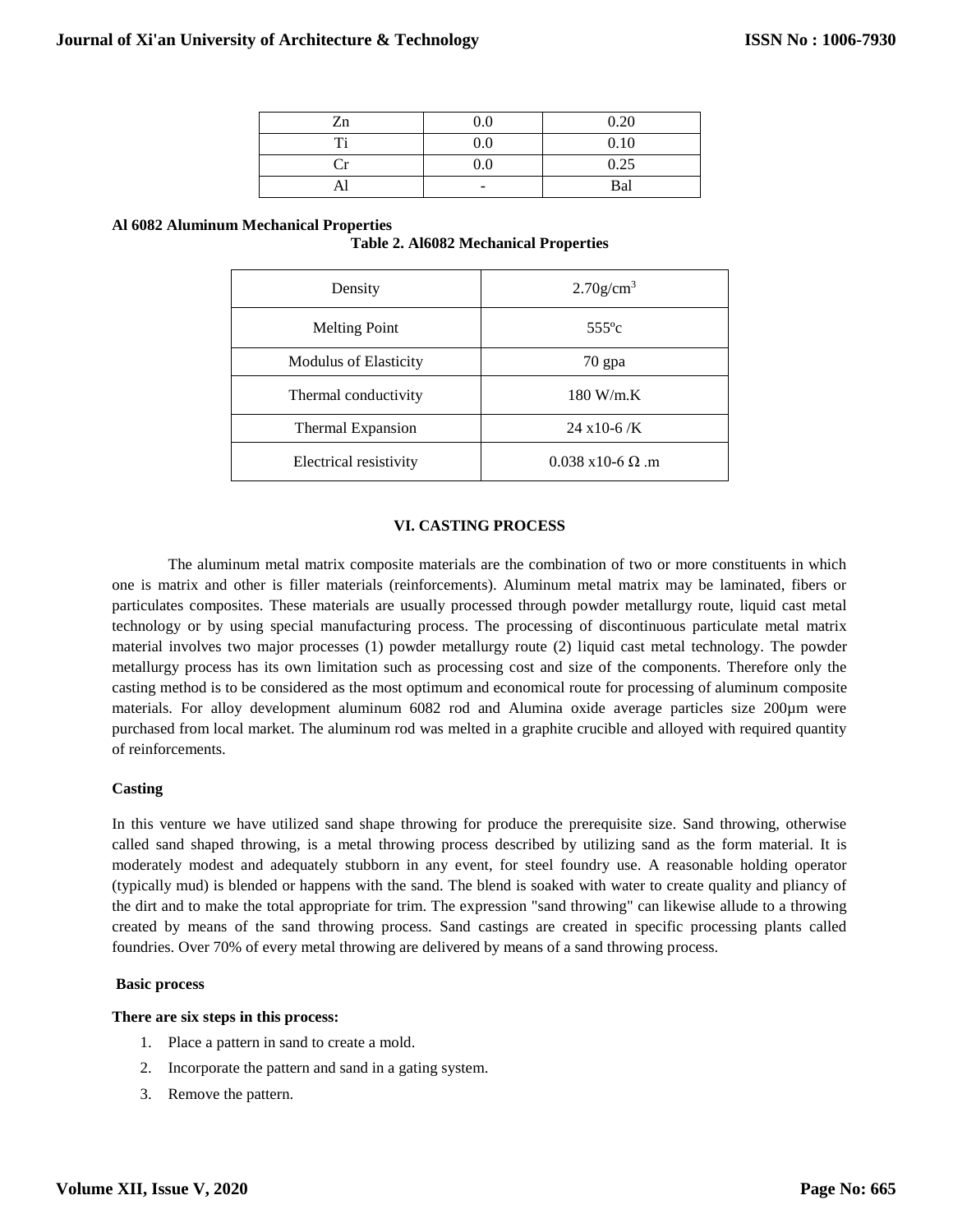- 4. Fill the mold cavity with molten metal.
- 5. Allow the metal to cool.
- 6. Break away the sand mold and remove the casting.

#### **STEPS**



#### **VII. MATERIAL REQUIREMENT FOR CRUCIBLE CASTING**

**Cylindrical Specimen** size-2.5cm dia-&Length-30cm **Rectangular Specimen:**10x3.5x1.6 Cm Volume-3.14/4\*25<sup>2</sup>\*320\*percentage of composite\*density\*percentage of excess of material

#### **CALCULATION FOR ALL RATIO:**

Volume=  $\pi/4$  d<sup>2</sup> \*L  $= \pi/4*3.5^{2*}23$ ---vol 221.28

Plate: L\*B\*H(cm)  $=10*1.5*1.5=22.5$ 221.28 +22.5=243.78 Al=243.78 \*2.7=658g+20% Extra-131.6(Density-4.23 g/cm<sup>3</sup>) Totai Al 6082-800gram Titanium di oxide (Density-4.23 g/cm<sup>3</sup>)-Mass Basis Ratio

### **MIXING RATIO**

Sample1: :Al6082+100% Sample2::  $A16082 + Si_3N_4-1% + Es-3% + Mg-1%$ Sample3::  $A16082 + Si_3N_4 - 2\% + Es_5\% + Mg_1\%$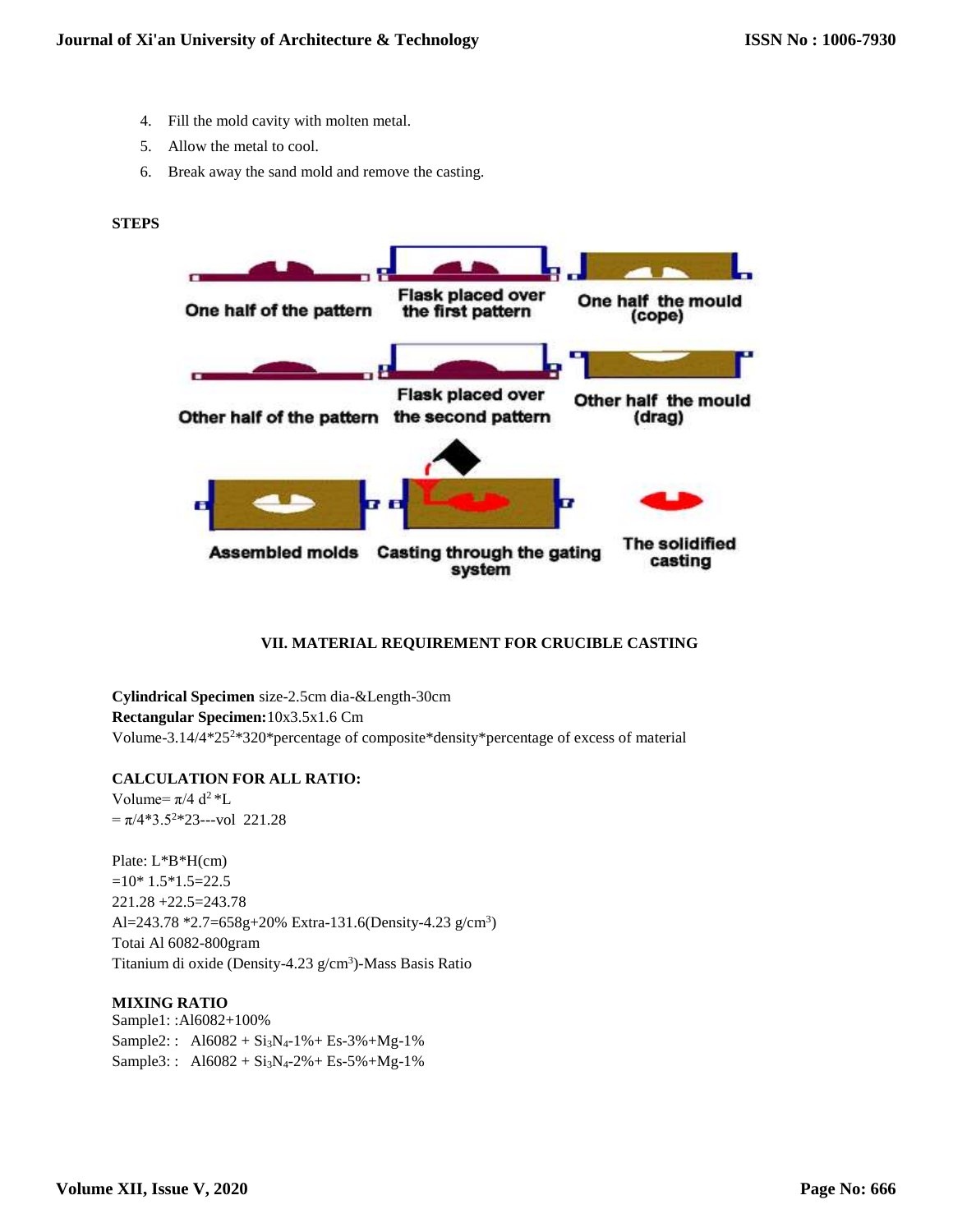| Ratio          | AL 6082<br>grams | Si <sub>3</sub> N <sub>4</sub> | <b>EGG SHELL</b><br>ESp | Mg<br>$1\%$ |  |
|----------------|------------------|--------------------------------|-------------------------|-------------|--|
| $\overline{0}$ | 800              | 0                              | 0                       | $\theta$    |  |
|                | 800              | $1% - 8g$                      | $3% - 24g$              | $1% - 8g$   |  |
| П              | 800              | $2% - 16g$                     | 5%-40g                  | $1% - 8g$   |  |

**Table 3. Mixing Ratio**

#### **VIII. MECHANICAL TEST**

#### **ROCKWELL HARDNESS TEST**

Rockwell Hardness frameworks utilize an immediate readout machine deciding the hardness number dependent on the profundity of infiltration of either a precious stone point or a steel ball. Profound infiltration demonstrated a material having a low Rockwell Hardness number. However, a low entrance shows a material having a high Rockwell Hardness number. The Rockwell Hardness number depends on the distinction in the profundity to which a penetrator is driven by an unmistakable light or "minor" load and an unequivocal overwhelming or "Major" load. The ball penetrators are tosses that are made to hold 1/16" or 1/8" breadth solidified steel balls. Additionally accessible are ¼" and ½" ball penetrators for the testing of gentler materials.

#### **IMPACT TEST**

Izod Impact testing quality testing is an American standard Testing Metals (ASTM) standard strategy for deciding effect quality. An indented test is commonly used to decide sway quality. Effect is a significant wonder in overseeing the life of a structure. On account of airplane, effect can occur by the winged creature hitting the plane while it is cruising, during take - off and arriving there is sway by the trash present on the runway an arm held at a particular tallness (consistent potential vitality) is discharged. The arm hits the example and breaks it. From the vitality consumed by the example, its effect quality is resolved. The North American standard for Izod Impact testing is ASTM D256. The outcomes are communicated in vitality lost per unit of thickness, (for example, ft-lb/in or J/cm) at the indent. Then again, the outcomes might be accounted for as vitality lost per unit cross-sectional zone at the score (J/m² or ft-lb/in²). In Europe, ISO 180 strategies are utilized and results depend just on the cross-sectional zone at the score (J/m²). The elements of a standard example for ASTM D256 are  $4 \times 12.7 \times 3.2 \text{ mm}$  (2.5"  $\times 0.5$ "  $\times 1/8$ ").

#### **6.3 TENSILE TEST& ELONGATION**

Friction prepared joints are assessed for their mechanical attributes through tractable testing. A tensile test helps deciding tensile properties, for example, rigidity, yield quality, level of prolongation, and level of decrease in region and modulus of flexibility. The welding parameters were randomly picked inside the range accessible in the machine. The joints were made with irregular parameters and assess elasticity and consume off. At that point the joints were made and assess the mechanical and metallurgical attributes. The friction welded examples were set up according to the ASTM norms. The test was completed in an all inclusive testing machine (UTM) 40 tones FIE make.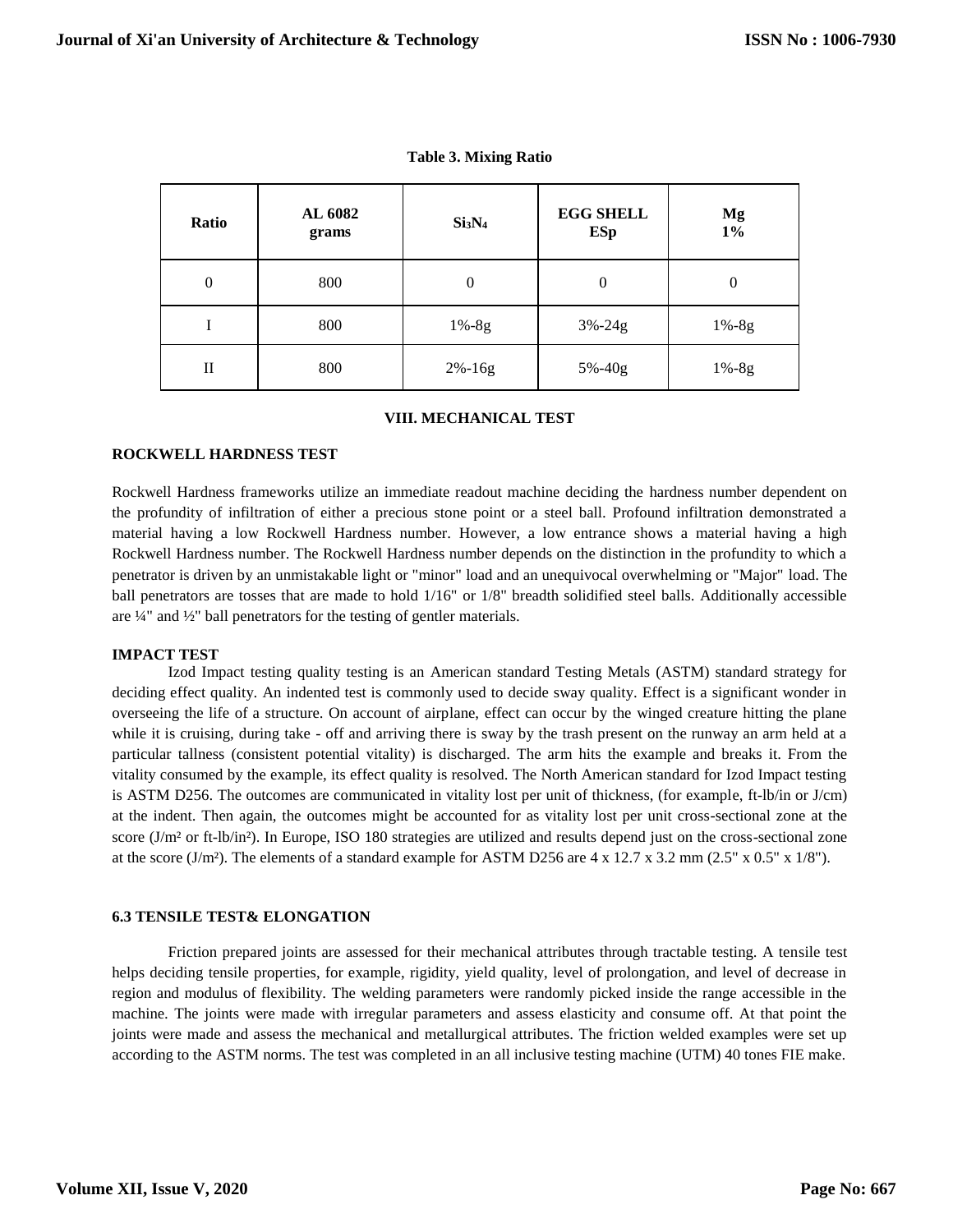#### **Elongation**

Deformation in continuum mechanics is that the transformation of a body from a reference configuration to a current configuration. A configuration may be a set containing the positions of all particles of the body. Contrary to the common definition of deformation, which means distortion or change in shape, the continuum mechanics definition includes rigid body motions where shape changes don't happen A deformation could also be caused by external loads, body forces (such as gravity or electromagnetic forces), or temperature changes within the body. Strain may be a description of deformation in terms of relative displacement of particles within the body.

Different equivalent choices could also be made for the expression of a strain field counting on whether it's defined with reference to the initial or the ultimate configuration of the body and on whether the metric tensor or its dual is taken into account. During a continuous body, a deformation field results from a stress field induced by applied forces or is thanks to changes within the temperature field inside the body. The relation between stresses and induced strains is expressed by constitutive equations, e.g., Hooke's law for linear elastic materials. Deformations which are recovered after the strain field has been removed are called elastic deformations. During this case, the continuum completely recovers its original configuration.

#### **COMPRESSION TEST**

Compression test is any test during which a fabric encounters contradicting powers that push internal upon the example from inverse sides or is in any case packed, "crushed", squashed, or leveled. Reason for Compression Tests: The objective of a pressure test is to work out the conduct or reaction of a fabric while it encounters a compressive burden by estimating principal factors, for example, strain, stress, and twisting.

## **IX. RESULTS AND DISCUSIONS**

#### **HARDNESS VALUE**

| S.No  | <b>COMPOSITION</b>                  | <b>HRB</b> |
|-------|-------------------------------------|------------|
| Rı    | Al6082-100%                         | 76         |
| $R_2$ | $Al6082 + Si3N4-1% + Es-3% + Mg-1%$ | 89         |
| $R_3$ | $Al6082 + Si3N4-2% + Es-5% + Mg-1%$ |            |

# **Table 4. Hardness value**



#### **Figure 2(a). After Hardness Strength Specimen Image (b)** Hardness Strength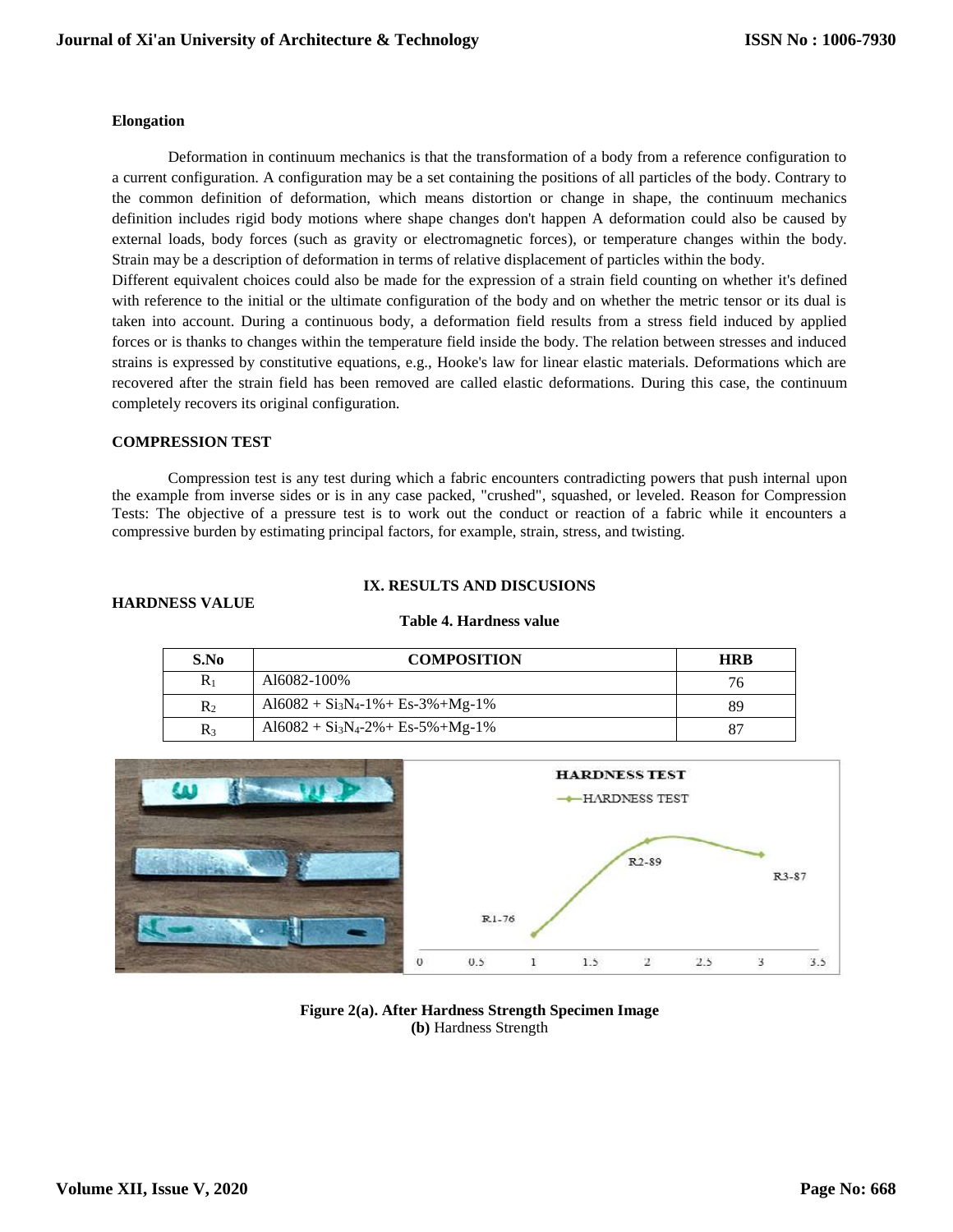# **TENSILE STRENGTH VALUES**

| sample         | Dia<br>(mm) | <b>CSA</b><br>$\text{nm2}$ | YL<br>(kN) | YS<br>(N/mm <sup>2</sup> ) | TL<br>(kN) | TS<br>(N/mm <sup>2</sup> ) | <b>IGL</b><br>(mm | FGL<br>(mm) | $\%E$ | FD    | $\%$ R<br>A |
|----------------|-------------|----------------------------|------------|----------------------------|------------|----------------------------|-------------------|-------------|-------|-------|-------------|
| A <sub>1</sub> | 15.78       | 195.65                     | 14.57      | 74.47                      | 17.46      | 89.24                      | 50.00             | 51.24       | 2.48  | 15.06 | 8.92        |
| A <sub>2</sub> | 15.96       | 200.14                     | 15.06      | 75.25                      | 19.56      | 97.73                      | 50.00             | 51.06       | 2.12  | 15.24 | 8.82        |
| $A_3$          | 16.02       | 201.65                     | 15.92      | 78.95                      | 20.57      | 102.01                     | 50.00             | 51.34       | 2.68  | 15.41 | 7.47        |

# **Table 5. Tensile Strength**

# **IMPACT STRENGTH VALUES**

**Table:6 Impact value**

| S.No         | <b>COMPOSITION</b>                  | <b>Impact Strength (Joules)</b> |
|--------------|-------------------------------------|---------------------------------|
| $R_1$        | A16082-100%                         |                                 |
| $\mathbf{R}$ | $Al6082 + Si3N4-1% + Es-3% + Mg-1%$ |                                 |
| $R_{3}$      | $Al6082 + Si3N4-2% + Es-5% + Mg-1%$ |                                 |





**Figure 3 (a). After Impact Strength Specimen Image (b) Impact strength**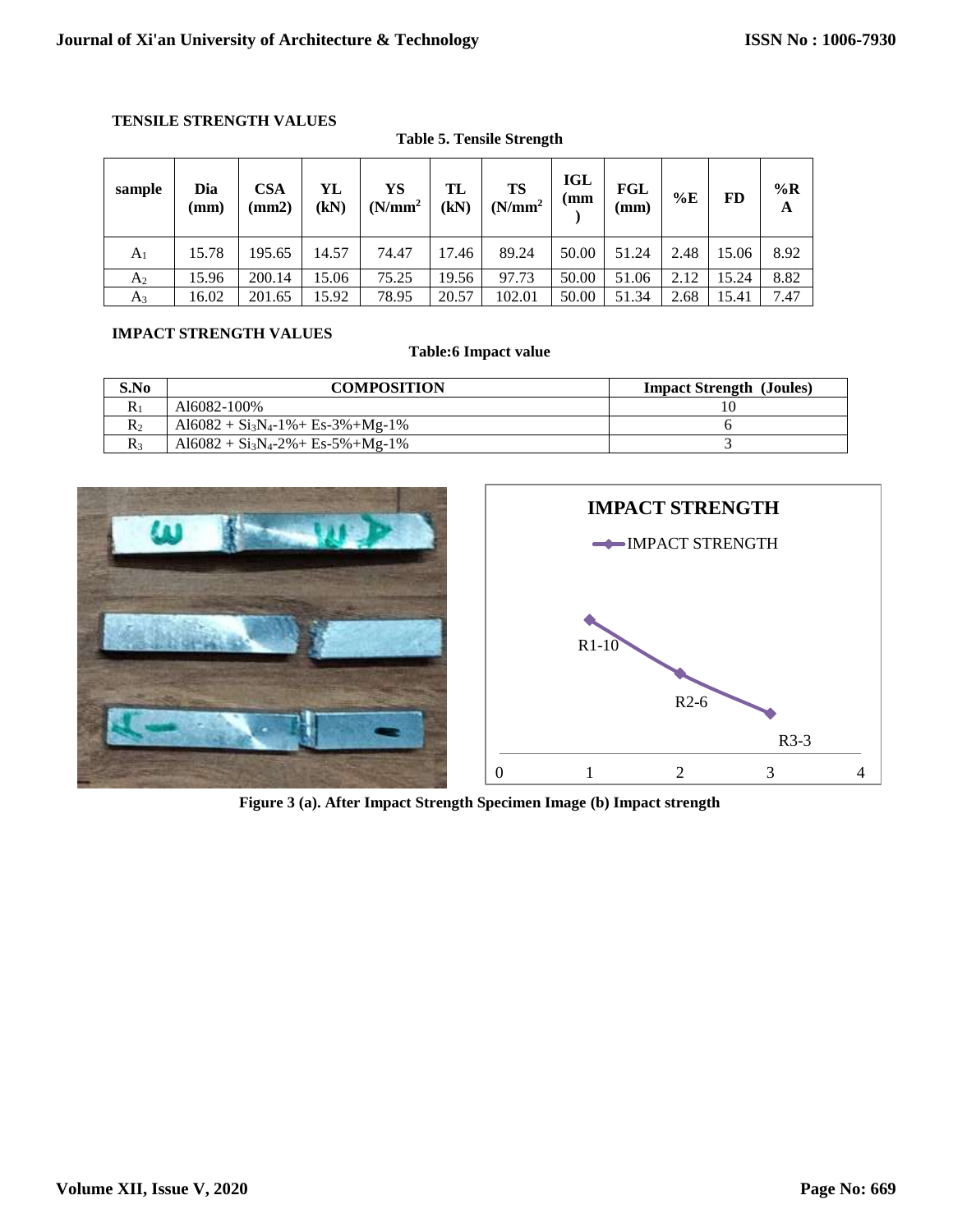

**Figure 4 (a). After Tensile Strength Specimen Image (b) Tensile strength**

# **ELONGATION**

Sample 1 Composite 1-**2.68 mm** Sample 2 Composite 2-:**2.48 mm** Sample 3 Composite 3-**2.41 mm**

# **COMPRESSIVE STRENGTH VALUES**

**Table: 7 Compression Strength**

| S.No  | <b>COMPOSITION</b>                  | <b>Compression Strength</b><br>$N/mm^2$ |
|-------|-------------------------------------|-----------------------------------------|
| $R_1$ | A16082-100%                         | 252.47                                  |
| $R_2$ | $Al6082 + Si3N4-1% + Es-3% + Mg-1%$ | 290.67                                  |
| $R_3$ | $Al6082 + Si3N4-2% + Es-5% + Mg-1%$ | 311.40                                  |

#### **WEAR TEST**

A tribometer is an instrument that measures tribological quantities, like coefficient of friction, friction force, and wear volume, between two surfaces in touch . A tribo tester is that the general name given to a machine or device wont to perform tests and simulations of wear and tear, friction and lubrication which are the topic of the study of tribology. Often tribo testers are extremely specific in their function and are fabricated by manufacturers who desire to check and analyze the long-term performance of their products. An example is that of orthopedic implant manufactures who have spent considerable sums of cash to develop tribo testers that accurately reproduce the motions and forces that occur in human hip joints in order that they will perform accelerated wear tests of their products.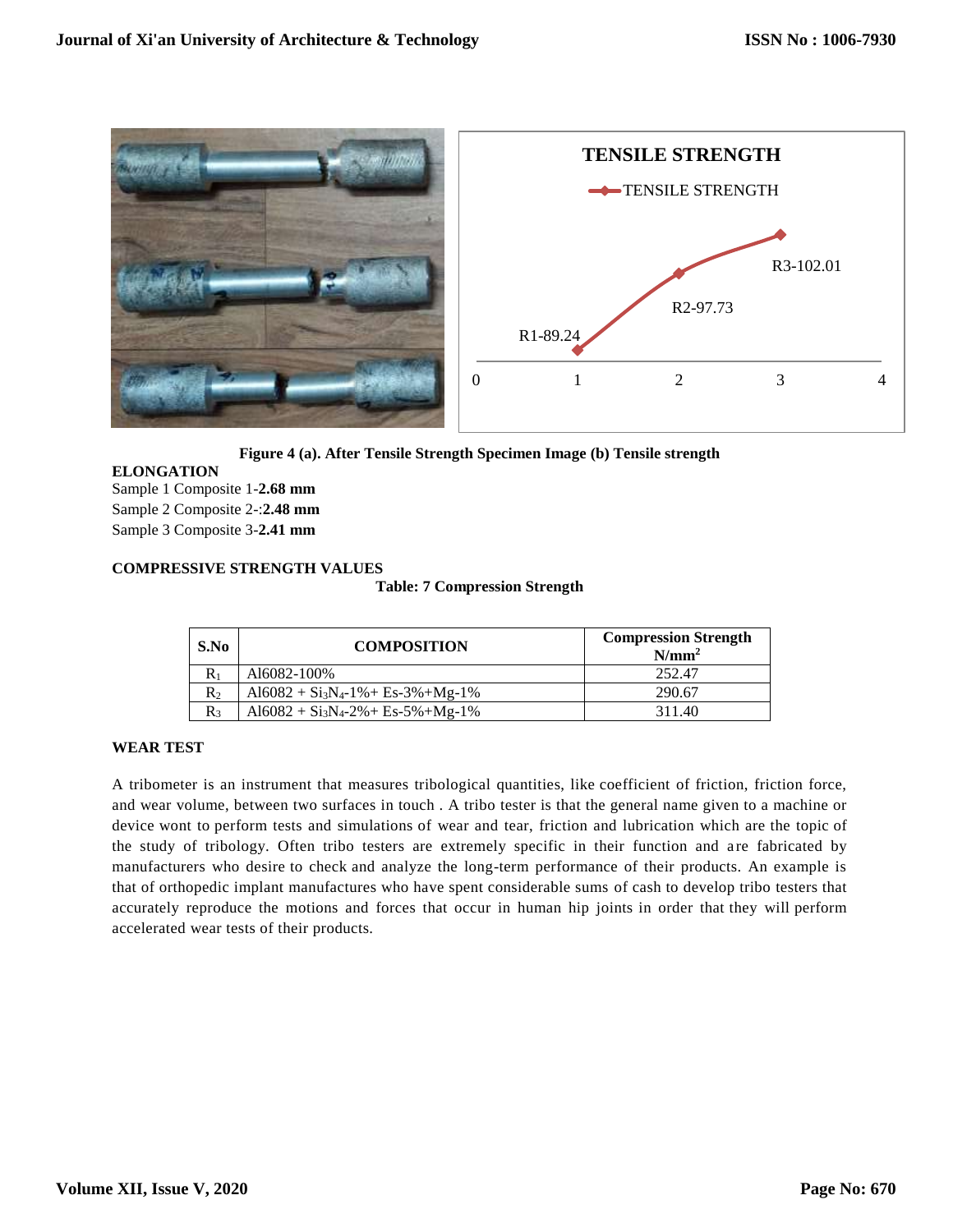

**Figure 5 (a). After Compression Strength Specimen Image (b) Compression strength**



**Figure 6. Wear Test Analyses**

| S.NO     | <b>RATIO</b>                             | <b>BEFORE WEIGHT</b> | <b>AFTER WEIGHT</b> | <b>DIFFERENCE</b> |
|----------|------------------------------------------|----------------------|---------------------|-------------------|
| Sample1  | A16082-100%                              | 6.5979               | 6.5821              | 0.016             |
| Sample 2 | $Al6082 + Si3N4-1% +$<br>$Es-3\%+Mg-1\%$ | 6.0077               | 5.9944              | 0.013             |
| Sample 3 | $Al6082 + Si3N4-2% +$<br>$Es-5\%+Mg-1\%$ | 6.0712               | 6.0575              | 0.014             |

According to the wear test have found the wear rate the Ratio  $2Al6082 + Si<sub>3</sub>N<sub>4</sub>-1% + Es<sub>3</sub>%+Mg-1%$  is very low wear rate occurred during this investigation due to base on the reinforcement contribution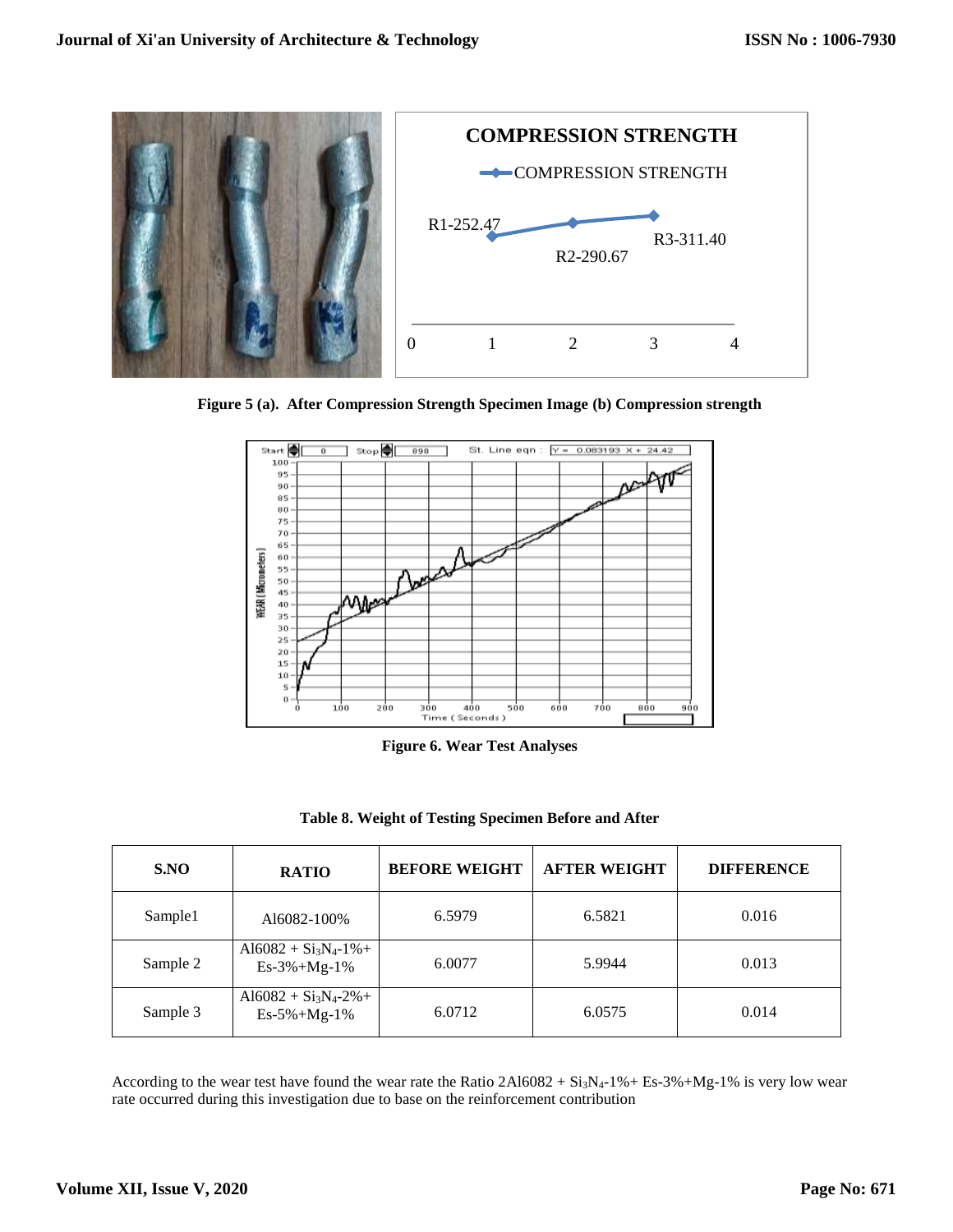|  |  |  | <b>Table 9. Specification</b> |
|--|--|--|-------------------------------|
|--|--|--|-------------------------------|

| Load            | <b>Duration</b><br>(Minutes) | <b>Diameter</b><br>(mm) | Speed<br>(RPM) |
|-----------------|------------------------------|-------------------------|----------------|
| 20 <sub>N</sub> | 15                           | 60                      | 400            |

#### **X. CONCLUSION**

It is found that the silicon nitrate and chicken eggshell  $(Si<sub>3</sub>N<sub>4</sub> \& ES)$  have been successfully incorporated in Al6082 matrix alloy through crucible casting technique. Composite materials especially Aluminum 6082 and silicon nitrate, Egg shell& magnesium composites having good mechanical properties compared with the conventional materials. It is used in various industrial applications these materials having light weight along with high hardness. From the investigation the mechanical property of Al 6082 metal matrix were analyzed finally tensile and compressive strength enhanced. In the Ratio-3 (Al6082 +  $Si_3N_4-2\%$  + Es-5%+Mg-1%) is superior tensile and compressive strength compared than others. And hardness strength obtained maximum at ratio-2 (Al6082 +  $Si<sub>3</sub>N<sub>4</sub>$ -1%+ Es-3%+Mg-1%).But impact strength shows higher in the ratio-1 Al 6082-100%. Due to aggle romation of the reinforcement reduces the impact strength of the metal matrix Al6082 alloy. According to the wear test have found the wear rate the Ratio  $2Al6082 + Si<sub>3</sub>N<sub>4</sub>-1% + Es<sub>3</sub>%+Mg<sub>2</sub>-1%$  is very low wear rate occurred during this investigation due to base on the reinforcement contribution.

#### **REFERENCE**

.

**[1] Surabhi Lata**, Wear behaviour of Al 2618 alloy reinforced with Si3N4, AlN and ZrB2 in situ compositesat elevated temperatures, Alexandria Engineering Journal (2016) 55, 19–36

**[2] Roussos G. Papagiannakis**Production and some properties of Si3N4reinforced aluminumalloycomposites, Journal of Asian Ceramic Societies 3 (2015) 352–359

**[3] Ganesh Khandoori**Optimization of friction and wear behaviour of Al−Si3N4 nano composite and Al−Gr−Si3N4 hybrid composite under dry sliding conditions, Trans. Nonferrous Met. Soc. China 27(2017) 986−997

**[4] Mohammad Faisal Ansari**AlSi11/ Si3N4 interpenetrating composites Tribology properties of aluminum matris composites, 2012 world Congress on Engineering and Technology

**[5] Vikram Kumar S. Jain**, Novel preparation of Al-5%Cu / BN and Si3N4 composites with analyzing microstructure, thermal and mechanical properties, Materials Characterization 136 (2018) 144–151

**[6] Azeem Dafedar**Fabrication and Characterization of SiC and Si3N4 Reinforced Aluminum Matrix Composites, Universal Journal of Materials Science 5(4): 95-101, 2017

**[7] Vyacheslav Syzrantsev**Production and Characterization of AA6082- (Si3N4 + Gr) Stir Cast Hybrid Composites, ["Queen's University Libraries, Kingston"] at 03:35 27 January 2016

**[8] B. Krause** Preparation of Metal Matrix Aluminum Alloys Composites Reinforced bySilicon Nitride and Aluminum Nitride Through Powder MetallurgyTechniques, Materials Science Forum Vols. 727-728 (2012) pp 259- 262.